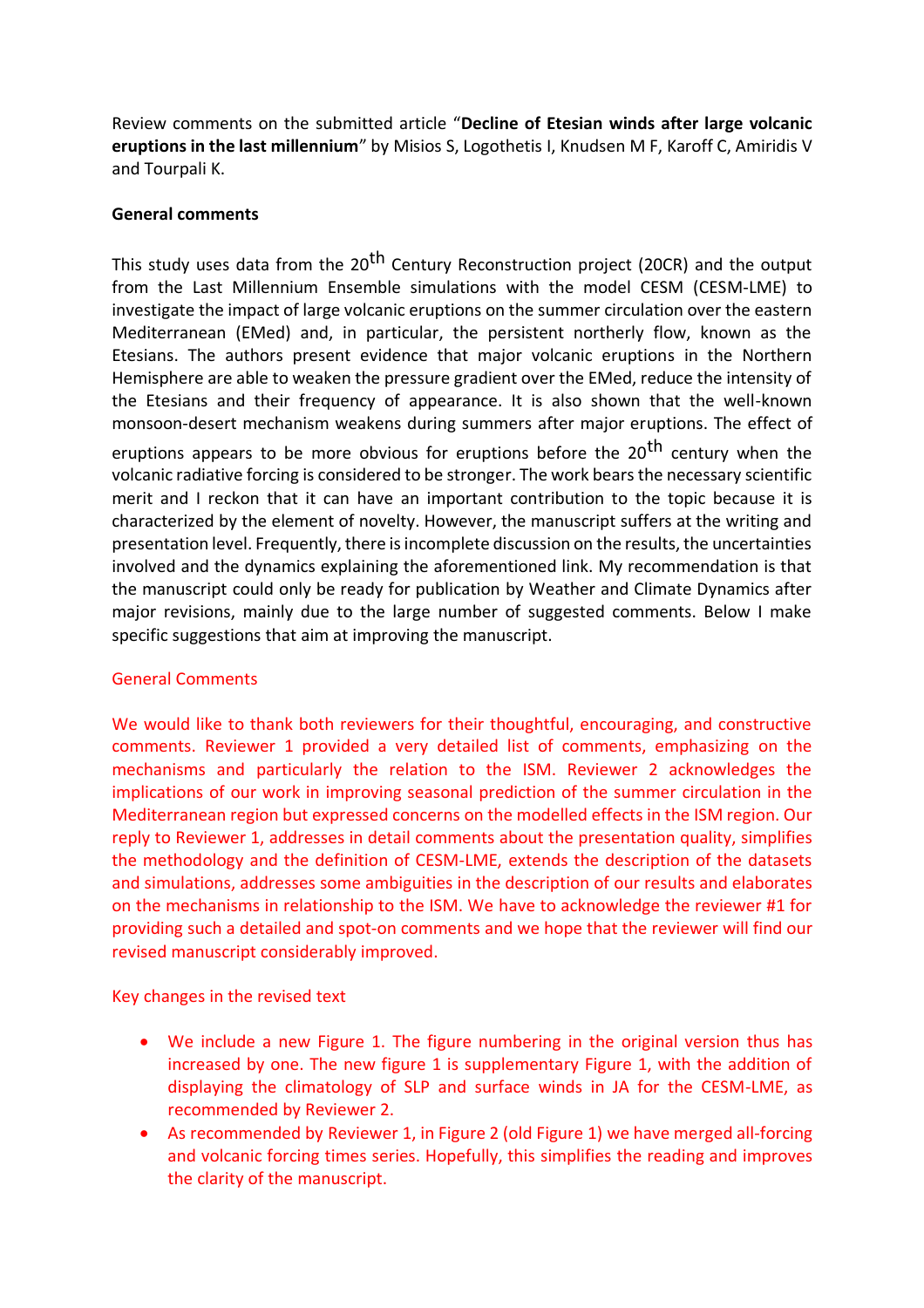- We have updated the discussion of Figure 5 (old figure 4). We have added a new supplementary figure 2 where we present surface temperature anomalies after subtracting the zonal mean value. This emphasizes the dynamic response of surface temperature anomalies. In the EMed, the amplified cooling is related to the reduced descending motion (as manifested by Omega velocity anomalies in Figure 6), and hence less adiabatic heating.
- Reversed color scaling is used in Figure 6 to be consistent with the units of Omega velocity (-Pa/s).
- New Figure 7 is updated with new Omega velocity units (-Pa/s).

Below, we reply to each comment and describe the changes to the manuscript resulting from them. (*new or revised text in italics*)

# **Specific Comments**

**1) Presentation of the coincidence between volcanic eruptions and reductions in the frequency of Etesians**:

The presentation of results in Figure 1 should to be improved:

i) Overlaying the cyan and black lines (Figs. 1a and b) that represent CESM-LME all forcing ensemble and CESM- LME volcanic-only forcing makes it difficult to distinguish between the two. Perhaps I miss something but actually, in the text there is very limited discussion on the difference between the two that draws conclusions on the importance of the volcanic forcing alone compared to the allforcing simulations. If so, does it make sense to show here only one curve? Otherwise, please comment on the difference between the two and the necessity of showing both of them here.

**Reply:** In the revised text we added L.139 *"forcings (greenhouse gases, solar variability, volcanic, land use and orbital)"*. The reason that we kept the two ensembles separate in the original text was mainly prompted by the evidence that they depart from each other after 1900, indicative of an influence from the GHG forcing. This has been also commented by Reviewer 2 asking about the significance in the trends found after 1900 in the all-forcing ensemble. We have tested the significance of the trends using the non-parametric Mann-Kendall test (implemented in ncl language as trend\_manken function). Over the 1800-2005 we find a Theil-Sen estimate of linear trend in the NED for all-forcing CESM-LME runs of 0.018 days/year (p=1) while over the 1900-2005 period is 0.025 days/year (p=0.99). In contrast, the volcanic-only ensemble shows no trends for both periods ( 0 days/year). This means that the CESM-LME supports our statement about *"an increasing number of Etesian days and WSP in the all-forcing simulation"*.

However, our choice of presenting all-forcing and volcanic-only forcing time series in (old) Figure 1 separately may confuse readers, as pointed by Reviewer 1. In the revised text we decided to merge all-forcing and volcanic-only forcing (black and cyan lines in old Figure 1) in a single line representing a grant ensemble of 17 realizations. This is valid given the interest of the paper in volcanoes and not in trends.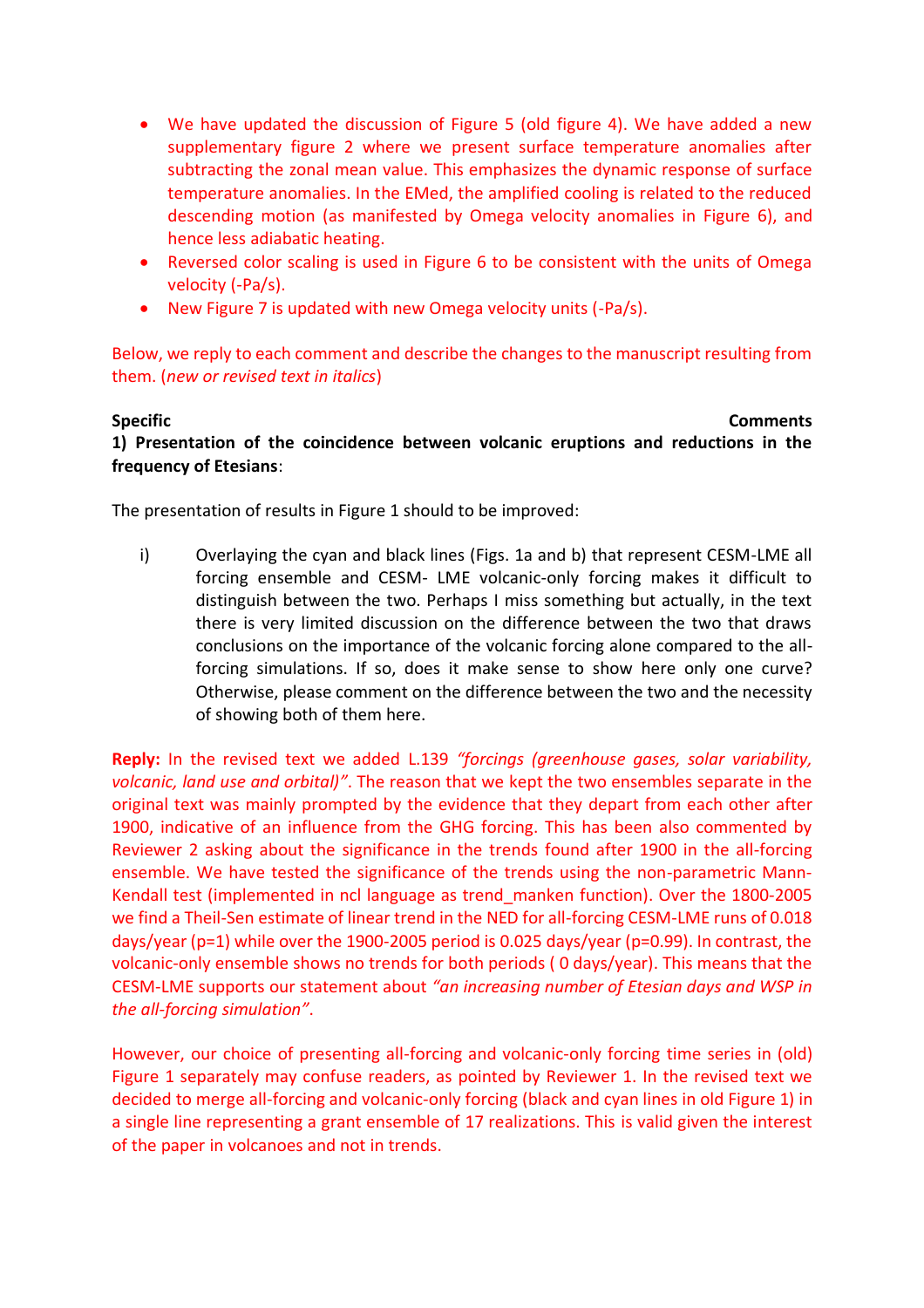ii) Caption and description of Fig. 1c are problematic. It is not clear what the red and black lines represent. I can only speculate that the black line is the same as the black line (?) in panels 1a,b. But again the vertical range is suppressed and the line appears to very flat, which hinders the effort to draw conclusions on the timing with the volcanic eruptions.

**Reply:** Old Figure 1c shows NED time series in CESM-LME, 20CR and L-days using the same range in the Y axis. Yes, we should expect a reduction of the variance of NED by the ensemble averaging. For this reason, the variance in CESM-LME should not be compared to the variance of the observations, which under an "ensemble" thinking, it can be considered as a single realization. We agree with the reviewer that it is difficult to draw conclusions for any eruption after 1836, except perhaps the Krakatoa 1883. We note that the black line should not be used to infer the timing of eruptions because the volcanic signal is super imposed to natural variability. Grey lines in (new) Figure 2 and Table 1 are giving the time of eruptions.

iii) Grey line gives the outgoing clear sky SW radiation in the Northern Hemisphere, but units are not given here except that "scaling is relative". Perhaps units should be also given on the right hand side vertical axis.

Reply: Units should be Watts/m<sup>2</sup>. To avoid adding too many numbers we have chosen a relative scale. We consider the absolute value irrelevant here and does not add to the discussion. It is only used for visual purposes in (new) Figure2 to highlight that peaks in the forcing coincide with drops in the Etesian winds.

iv) L135, L151 and caption of Fig. 1: More on the previous comment. NH, SW and TOA are not explained here. Could you please give more information about the physical basis that relates volcanic eruptions and coincident higher outgoing SW? Does "outgoing clear sky SW radiation" refer to radiation reflected by aerosols in cloudfree regions?

**Reply**: Yes this is it. Outgoing also include the surface reflection but given the short time aspect of our analysis, it should be considered unchanged. So essentially, we capture the influence of the aerosols in the stratosphere. An alternative choice could be using globally averaged SW radiation but we find more appropriate to present NH averaged time series as we focus in the NH.

v) I find extremely hard to locate the dates of volcanic eruptions, which correspond to peaks in the grey line (Fig. 1) so as to check the coincidence with the weakening of the Etesians over the EMed. The authors should add several vertical lines that mark all major eruptions mentioned in Table 1. A solution could be to add an initial letter (i.e., P: Pinatubo) that should be also indicated in Table 1.

**Reply**: We think that dates of eruptions can be taken from Table 1.

## 2) **Details about CESM-LME simulations.**

i) L82-85: Here the authors describe briefly the sets of simulations used but they do not disclose details on how the initialization of the various ensemble members was performed.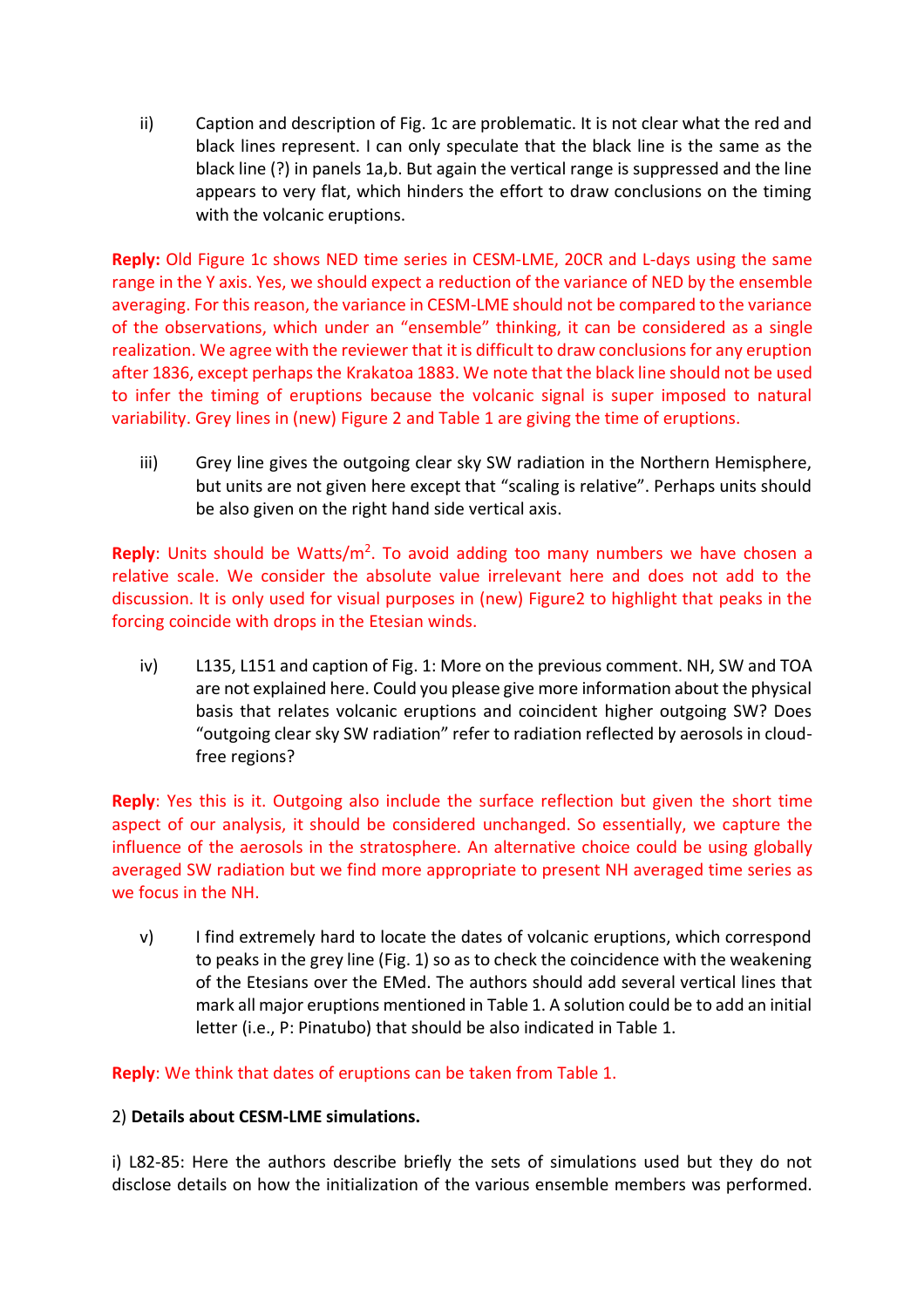What is the meaning of "twin ensemble of 5 members"? How was the initialization of these ensemble members made?

**Reply**: Thanks for this comment. We have added some extra description for CESM-LME. As described in the Otto-Bliesner et al paper (the reference is given in our text), the initialization is made by adding a small random roundoff (order  $10^{-14}$  °C) differences in the air temperature field at the start of each ensemble member. Perhaps, this is too technical information and it can be avoided in our description of the CESM. The interested reader should be looking for these details in the reference paper.

ii) Also, it may be helpful that the authors use different acronyms for results obtained with the use of simulations from CESM-LME all forcing, only volcanic forcing simulations and for the cases that all 17 members of CESM-LME are grouped together. For example something like, CESM-LMEaf, SESM-LMEvf and CESM-LMEt, respectively. These acronyms could be used consistently throughout the manuscript to alleviate confusion.

**Reply**. This comment is similar to a previous comment and points to the overall confusing description of the (old) Figure 1. We changed the text and now we use CESM-LME to describe the 17-member ensemble with the CESM model.

iii) Details of the spatial resolution of the CESM-LME simulations and the 20CR dataset should be also listed. In L125-126, the authors argue that PDF of NED is skewed towards higher values in 20CR when compared to the one corresponding to CESM-LME. But it is not explained how the resolution is expected to affect the PDF. Please clarify.

**Reply:** We have added details about the resolution in the model and 20CR. Increased resolution should better simulate topography and land-sea contrast which should increase the representation of "channeling" of the Etesian winds in the Aegean Sea. This should influence the wind speed climatology in the summer months as well as wind bursts, which should strengthen. For example, in an unpublished work with two different resolutions of the ECHAM5 model, we find much improved winds in EMed when going from 310 Km to 210 Km grid size.

Wind speed climatology in the CESM model with  $1^\circ$  grid size reasonably compares with the 20CR, as shown in the (new) Figure 1b, but underestimates on higher wind speeds. This can also be seen in the following figure where we have included the PDF of ERA5 reanalysis over the admittedly shorter period (1979-2019, green line, CESM-LME black, 20CR red). As expected, the mean value again is higher in ERA5 than CESM-LME, again because of the finer grid size.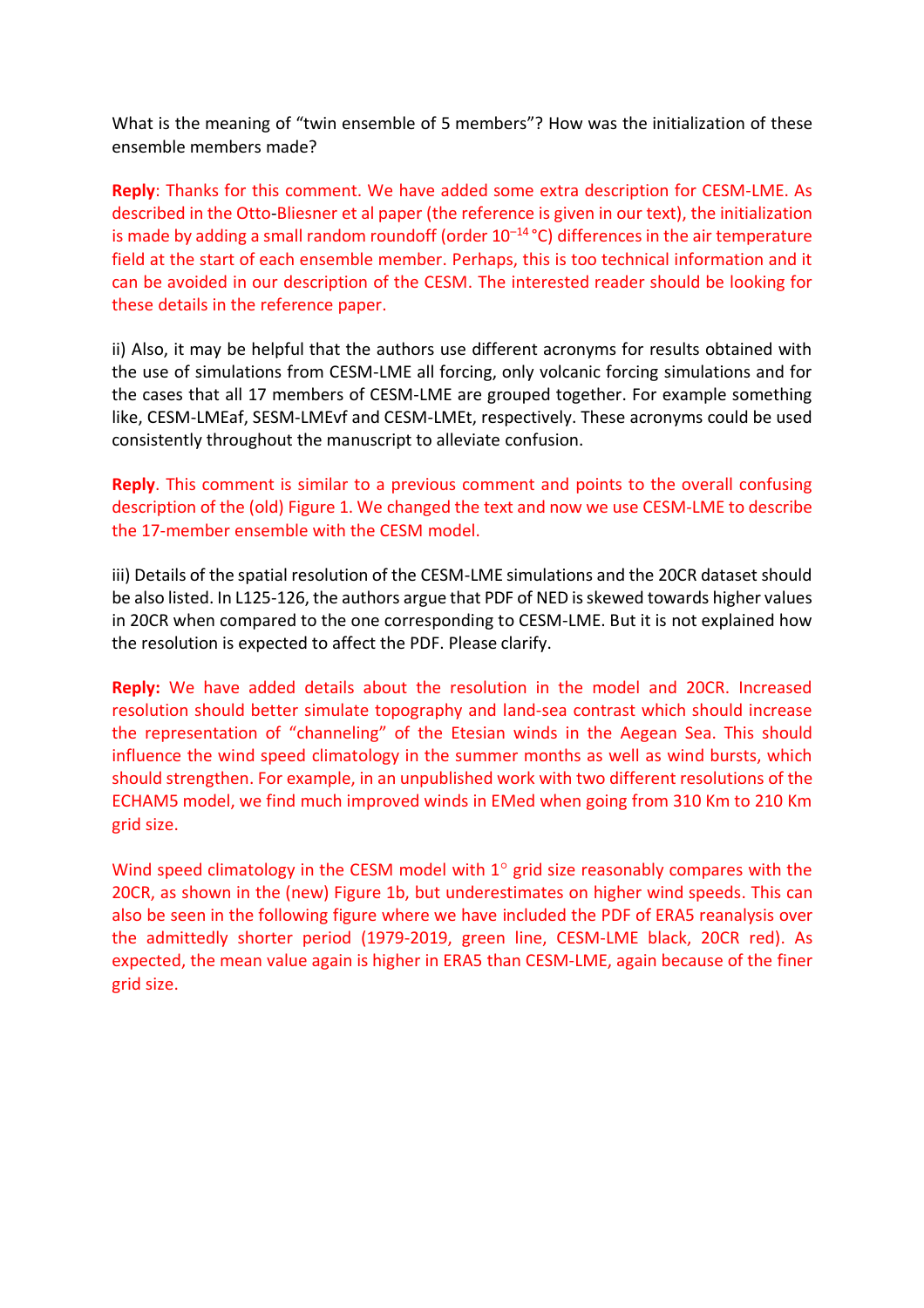

Reply Fig. 1 Probability density functions of northerly JA WSP for CESM-LME (black), 20CR (red) and ERA5(green). Dash lines denote the median values.

iv) L157-158 & 270-272: I am not sure that the ensemble size of 17 members is adequate to ensure that volcanic signature will emerge from natural variability. And even more so with respect to the effect of the ENSO on ISM. In recent studies, there is a tendency for the use of sets of at least 100 ensemble members to disentangle signal form natural variability.

**Reply**: We are on the same page here. All ensemble runs agree on the response in the case of the strongest Samalas eruption but there is a considerable spread for less severe eruptions. Pinatubo is a good example here because we don't find a significant and consistent signal. We have tested the Pinatubo signature in another large ensemble of the same CESM (CESM large ensemble Community Project, https://www.cesm.ucar.edu/projects/communityprojects/LENS/) which considers 42 runs from 1920 to 2005 (See figure below). We find a weak reduction of NED in the ensemble mean anomaly (thick orange line, individual runs with thin orange lines), which might be significant. We think that even larger ensembles are needed to get a significant response for the Pinatubo eruption. It was not possible to test this with the MPI-ESM 100-member ensemble (MPI-GE) because no daily wind data have been archived.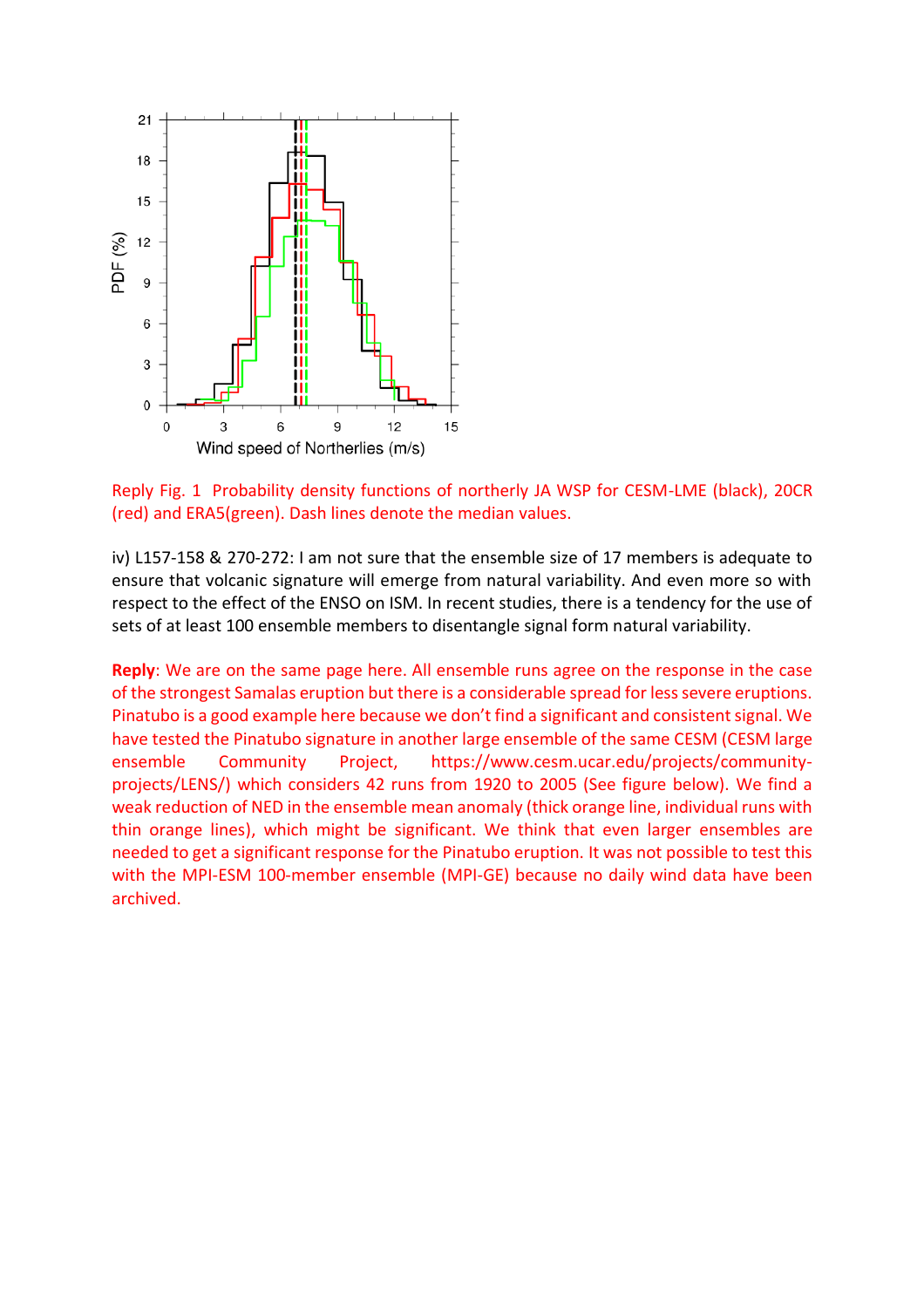

*Reply Fig. 2 Percentage anomalies of NED for Pinatubo eruptions from ensemble mean CESM-GE (orange), 20CR (blue), L-days (green) and ERA5 (black), from 5 pre-eruption to 5 posteruption years.*

vi) L89-90 & L92: Is the volcanic forcing applied to the simulations available so as to confirm the hypothesis that the historical forcing was stronger? The terms "historical" and "recent" are frequently used in the manuscript, but sometimes very loosely. Please clarify.

**Reply**: The word "Historical" is a bit vague and it is changed to "pre-1900", to be precise. Grey lines in the new Figure 2 provide the visual justification that the 'pre-1900' eruptions are much stronger than the recent ones and a detailed discussion is given in Sigl, Winstrup et al. (2015)

Bollasina, M. and S. Nigam (2011). "The summertime "heat" low over Pakistan/northwestern India: evolution and origin." Climate Dynamics **37**(5): 957-970. Sigl, M., M. Winstrup, J. R. McConnell, K. C. Welten, G. Plunkett, F. Ludlow, U. Büntgen, M. Caffee, N. Chellman, D. Dahl-Jensen, H. Fischer, S. Kipfstuhl, C. Kostick, O. J. Maselli, F. Mekhaldi, R. Mulvaney, R. Muscheler, D. R. Pasteris, J. R. Pilcher, M. Salzer, S. Schüpbach, J. P. Steffensen, B. M. Vinther and T. E. Woodruff (2015). "Timing and climate forcing of volcanic eruptions for the past 2,500 years." Nature **523**(7562): 543-549.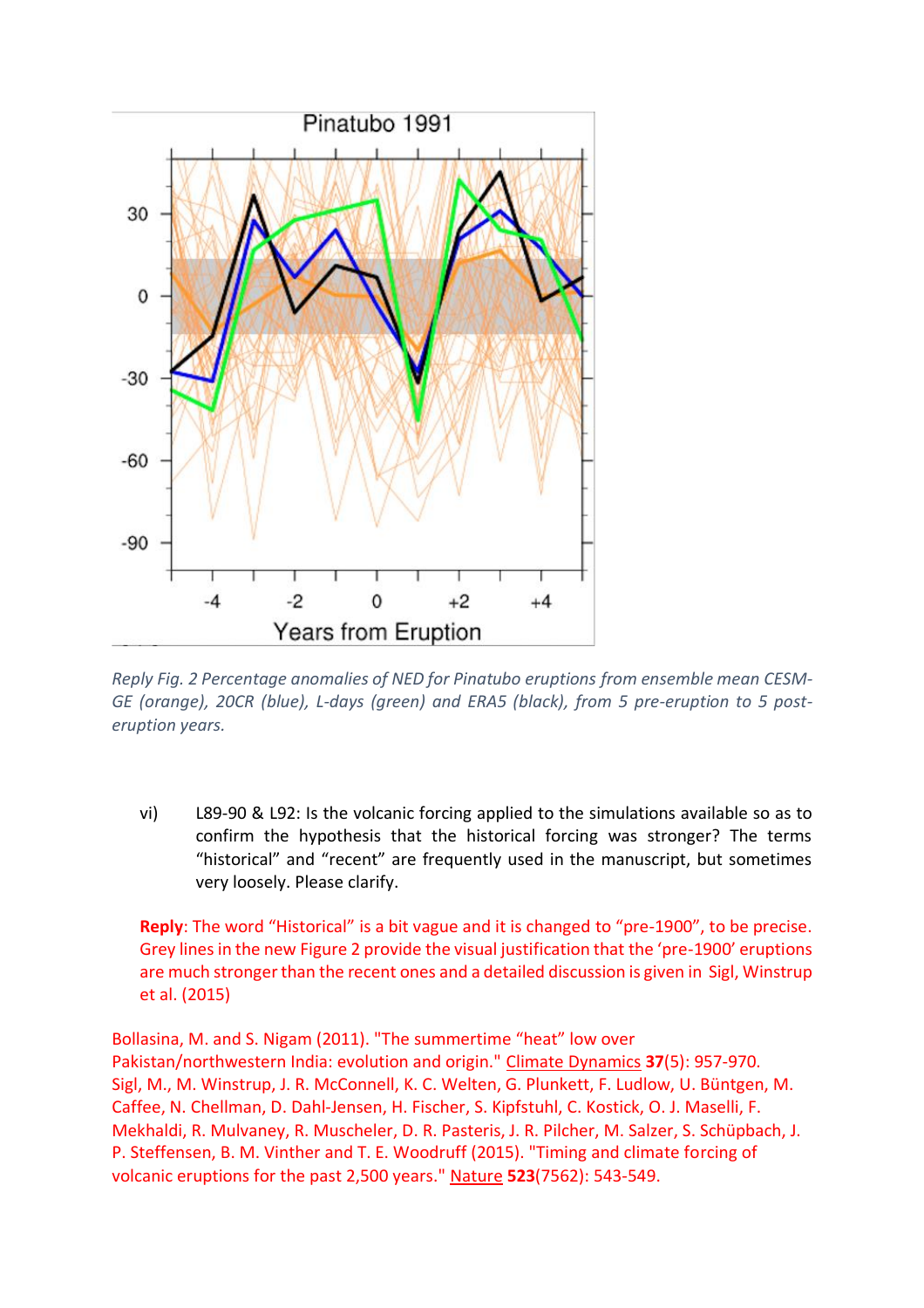Toohey, M., K. Krüger, H. Schmidt, C. Timmreck, M. Sigl, M. Stoffel and R. Wilson (2019). "Disproportionately strong climate forcing from extratropical explosive volcanic eruptions." Nature Geoscience **12**(2): 100-107.

Tyrlis, E. and J. Lelieveld (2013). "Climatology and Dynamics of the Summer Etesian Winds over the Eastern Mediterranean." Journal of the Atmospheric Sciences **70**(11): 3374-3396.

# 3) **Detailed discussion on the synchronicity between volcanic eruptions and decline in the frequency of Etesians in Fig. 1c**:

i) L142: As mentioned above, the meaning of the dark and red lines is not clarified. I speculate that the red line represents NED frequency based on 20CR.

**Reply**: This is related to a previous comment. We hope it reads much easier in the revised manuscript.

ii) L144: I disagree with the statement that both 20CR and CESM-LME do not show any significant decline after Krakatau (1883). Perhaps I miss something but I see many minima both in black and red lines (especially the red line – 20CR) in the 1890s, 1910s, 1930s, 1970s & 2000s. This is actually confirmed in the next sentence that refers to the eruption of Pinatubo, which is confusing.

**Reply**: For 20CR and L-days, the minimum is found a year earlier (1882) before the Krakatau eruption. CESM does show a reduction of about 20% (see new Sup. Figure 1) but it's hardly significant. For the multiple minima in the observations, we agree with the reviewer that other factors (e.g. ENSO) plus noise contribute the observed interannual variability of NED.

iii) L149: Is it possible to check whether the forcing is actually realistic in CESM-LME simulations specifically during this eruption?

**Reply**: This a pertinent question but difficult to be answered because of many unknowns regarding the eruption characteristics (e.g. emitted mass, emission maximum height). As described in the text, we have compared the NH upward clear-sky SW radiation at TOA between the CESM-LME and the 20CR. And we find "*about x5 stronger anomalies in the 20CR compared with CESM-LME, further supporting this possibility*". However, it might also be possible that 20CR overestimates the forcing. As far as we know, Oman et al., 2005 have simulated the effects of Katmai and they reported stronger summertime cooling than in CESM-LME, which also corroborates for a weak volcanic forcing in the CESM model.

iv) L153: This is very true for 20CR and L-days but may be not so accurate for CESM-LME. But again the vertical axis range used to plot the black line in Fig. 1c should be different so as to depict finer variability. Now the line appears rather flat.

**Reply**: This comment refers to (new) Figures 1 a and b and is similar to a previous comment. Over the last 150 years, CESM-LME shows little evidence for reduced Etesians in the aftermath of volcanic eruptions.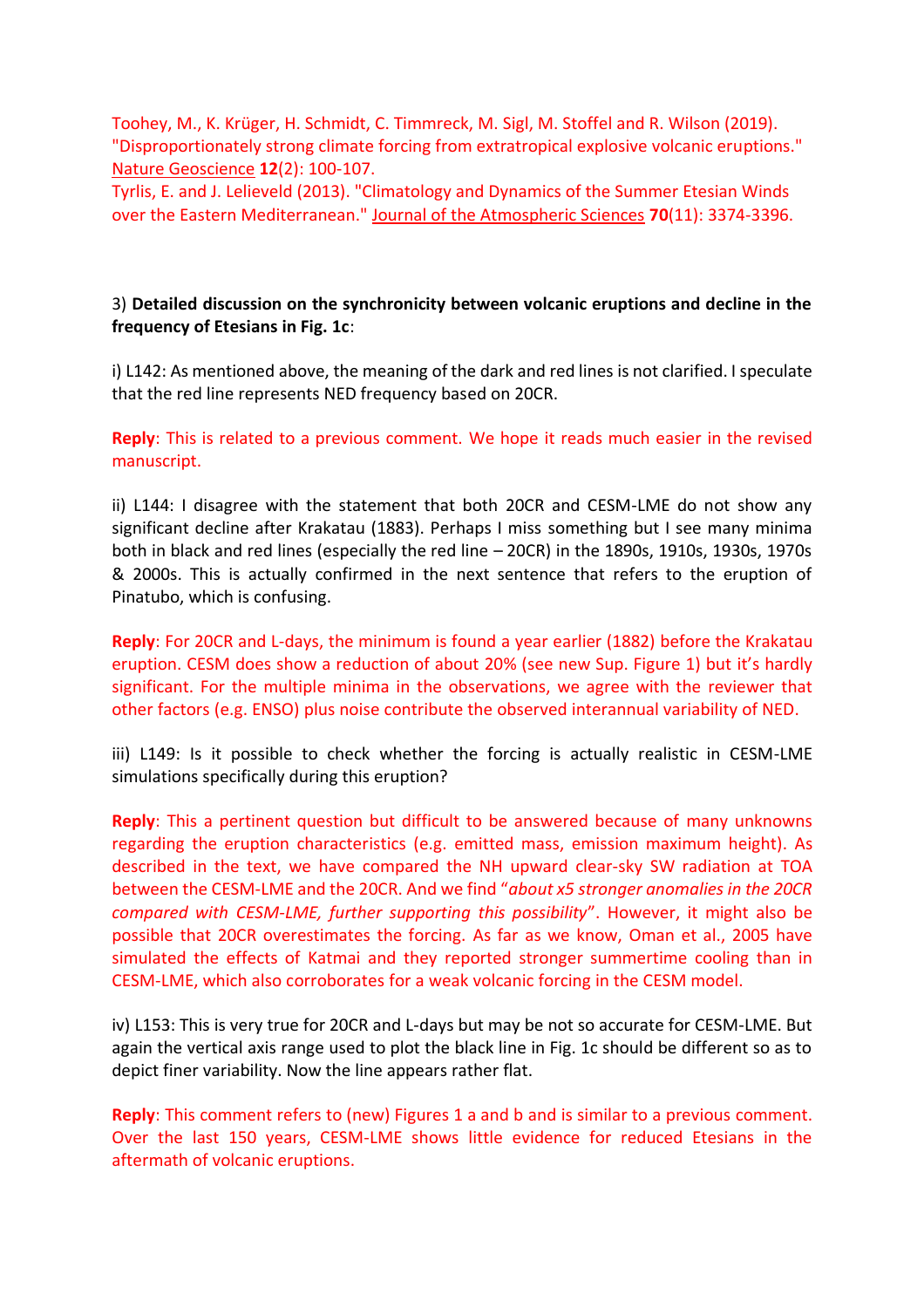v) Surprisingly, there are many other minima in the red line that are not associated with volcanic eruptions. See for example the one a few summers prior to the 1883 Krakatau eruption. While many maxima in the grey line are not associated with minima in NED frequency, such as the case of early 1960s (1964?). This points out the relevance of other dynamical mechanisms (both in the tropics and mid-latitudes) that influence the summer circulation over the EMed.

**Reply**: That's very true. Etesians varying in interannual time scales and an overview of our current understanding is given in the Introduction. Our work provides evidence, for the first time, that the volcanic forcing is yet another factor influencing Etesian winds. This might be important for seasonal prediction.

## 4) **Discussion of the "epoch analysis" in Fig. 2**:

i) L154-155: Have you calculated the anomalies shown with respect to each ensemble separately?

**Reply**: Yes, we first calculate anomalies and the we then apply ensemble averaging. However, this is a linear analysis and results are independent of the order of operators.

ii) L156-157: In the text the authors mention that 17 thin grey lines represent the evolution for all 17 ensemble members. But in the caption of Fig. 2, it reads that results are shown for the 12 ensemble members of CESM- LME all forcing. Please clarify.

**Reply**: Thank you for this comment. The true number is 17 and this has been changed in the revised text.

iii) L157: It could be helpful to draw with different colors the curves representing the anomalies for the 5 CESM- LME members that use volcanic forcing only. In this sense the impact of the different forcing will become more evident in the case that the authors want to extend the discussion on the role of the varying forcing.

**Reply**. This could be an option, but we think that is valid to deal all 17 ensembles equally regarding the volcanic forcing. There is not any justifiable reason to assume different responses preconditioned by the additional forcing considered in the all-forcing ensemble, particularly prior the 1900 when the GHGs did not changed much.

iv) L167-172: I am concerned that the arbitrary choice of the base 5-year period prior to the corresponding eruptions shown in Fig. 2 might create a bias in the calculation of anomalies. It might work in many cases but it could be the reason why the Pinatubo eruption appears not to have an effect on the NED frequency. It could be that in the 5 years prior to the Pinatubo eruption, a strong ENSO event contaminates the 5-year base period. I suggest further analysis by using alternative 5-year periods or even a larger common period as a base to study all eruptions and specifically the Pinatubo eruption.

**Reply**: This is a common practice used in many earlier studies but we agree with the reviewer about the length of pre-eruption averaging. This is certainly a shortcoming in observations, as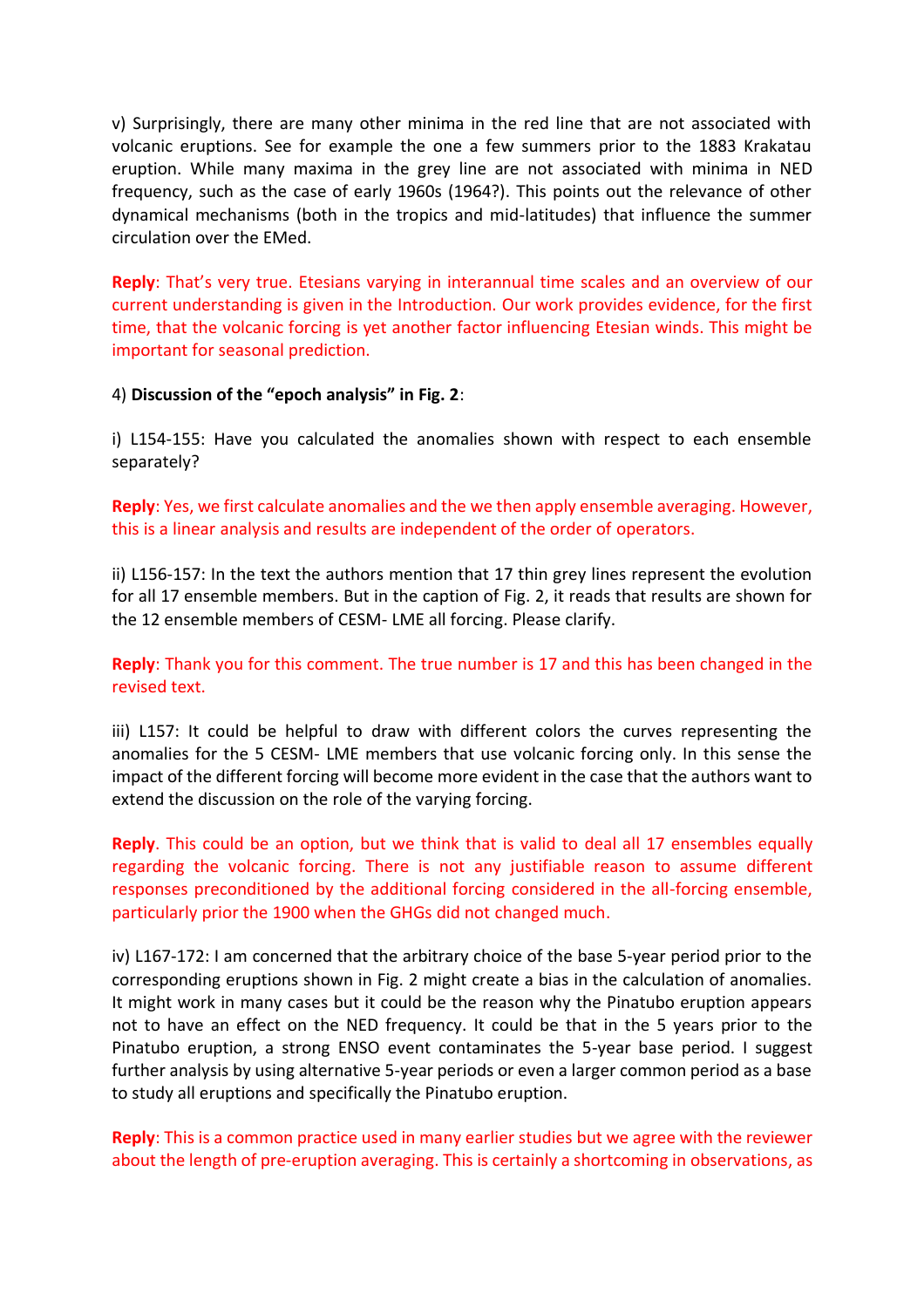pre-eruption 5 year averages could be biased by e.g a strong ENSO. However, we don't think that changes much our results from CESM-LME because of the ensemble averaging.

We nevertheless we have examined the recommendation and increased the pre-eruption period to 10 years. The following figure is similar to (new) Sup. Figure 1 but calculating anomalies considering 10 years before each eruption. As expected, our results from CESM-LME do not change.



Reply Fig. 3 Similar to (new) Sup. Figure 1 but considering 10 years before each eruption to calculate anomalies.

v) Overlaying the 20CR and L-days lines in Figs. 2a-c could be added for completeness.

**Reply:** It's not possible for those early eruptions because no daily wind observations are available. Reconstructions have monthly time resolution.

vi) L162: What is an effusive eruption?

**Reply**: From Wikipedia: An effusive eruption is a type of volcanic eruption in which lava steadily flows out of a volcano onto the ground. This contrast to a Plinian eruption (e.g. Samalas, Tambora, etc) which is explosive.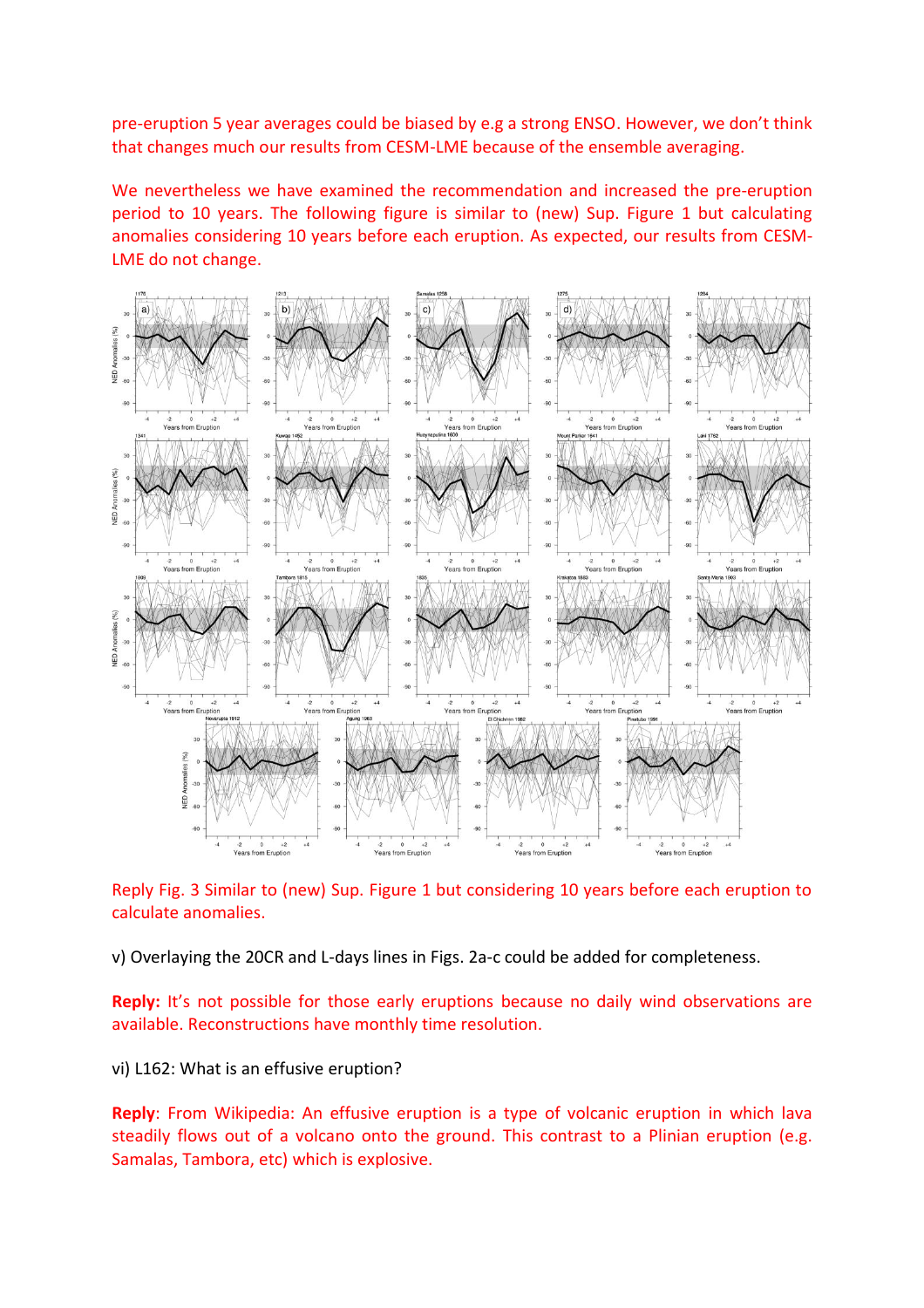vii) L167: Could these runs be among the 5 CESM-LME with volcanic forcing only?

Reply: There is no physical reason for this.

vii) L161-166: Why the high-latitude Laki eruption is expected to have a faster and short-lived influence? Is it related to the proximity of Iceland to the North Atlantic storm track that facilitates a faster spreading of the volcanic ash around the Northern Hemisphere? And why is it expected to be short-lived?

**Reply:** it is short-lived because it does not travel in the stratosphere from tropics to the pole with the Brewer-Dobson circulation as in the case of Tropical eruptions.

viii) L173: "see gray line in Figure 2" > "see gray line in Figure 1" ?

# **Reply:**Changed

x) L174: Which signatures are inconsistent during the  $21^{st}$  century?

**Reply**: It refers to NED anomalies. Changed to "while signatures are insignificant over"

xi) L177: I cannot locate the Kuwai eruption in Fig. 3.

**Reply**: It is the one in (new) Figure 4 a) showing a negative peak at Lag+1.

xii) L179: But in Fig. 2d above the reduction of NED frequency for +1 year is not present in CESM-LME (for which results are shown here in Fig. 3).

## **Reply:** We are not sure about the meaning of this comment. If the reviewer implies the response of Kuwae, this is shown in the (new) Figure 4a.

xiii) L179-182: This is a very interesting result. But what determines that the decline of Etesians will appear in the summer of the same or next year? Why the high-latitude eruption in the Northern Hemisphere are particularly effective in changing the summer circulation over the EMed?

**Reply**: Thank you for this comment. We think the time delay should be attributed to the stratospheric circulation and particularly the time it takes volcanic aerosols to be transported to NH stratosphere. Of course, this is much faster processes than a year but as NH stratospheric warming builds with some months delay the strongest effects are simulated in the following year. It also matters that most unknown eruptions in the last millennium in the CESM model are assumed in spring. It terms of the increased sensitivity to NH eruptions, in some sense, the dilution matters. Stratospheric aerosols from NH eruptions stay in the NH whereas tropical eruptions transport aerosols in both hemispheres. For this reason, stratospheric heating and anomalous zonal temperature gradients are often stronger for high latitude eruptions. For example Toohey, Krüger et al. (2019) find "the Northern Hemisphere extratropics up to 80% greater than tropical eruptions, as decreases in aerosol lifetime are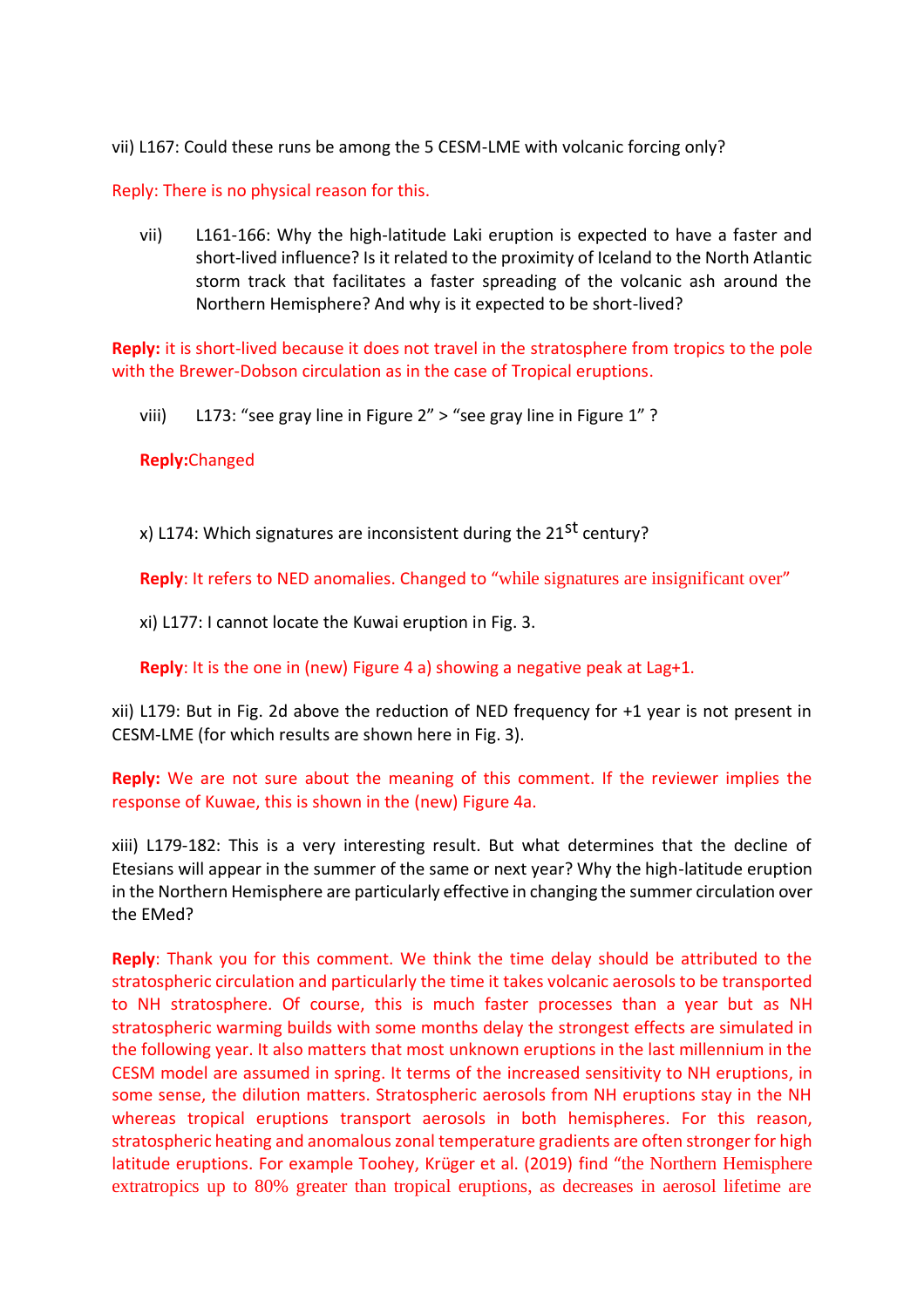overwhelmed by the enhanced radiative impact associated with the relative confinement of aerosol to a single hemisphere."

5) **Waning of the Etesians after volcanic eruptions** i) What are the units in the contours depicted in Fig. 4? Consistent with text the units should be hPa and not Pa. This should be clarified in the caption.

## **Reply**: We have added the units in the caption of new Fig 5.

ii) L200-202: I absolutely agree with the inference that the low pressure system over the Middle East becomes shallower after major volcanic eruptions though I would not call it "Anatolian low" because it is not located over the Anatolian plateau. It is evident that the Etesians wane because the pressure gradient weakens over the EMed. But it is also evident that a swallower high pressure system over the Balkans has a contribution to the weakening pressure gradient over the EMed. Therefore the authors need to describe this contribution as well, otherwise the discussion of Fig. 4 is incomplete.

Reply: We have changed the manuscript. We agree, Anatolian low increases but the strongest increase in found further south. Regarding the response over the high-pressure region, we find that it is much weaker. The following figure shows SLP anomalies over an extended domain. In the case of Samalas and Laki negative SLP anomalies are found more in the Central/Western Europe. In all cases the amplitude of positive SLP anomalies in the EMed is higher than the negative ones in the Balkans. For this reason, we argue in the text that the main influence comes through the low-pressure system.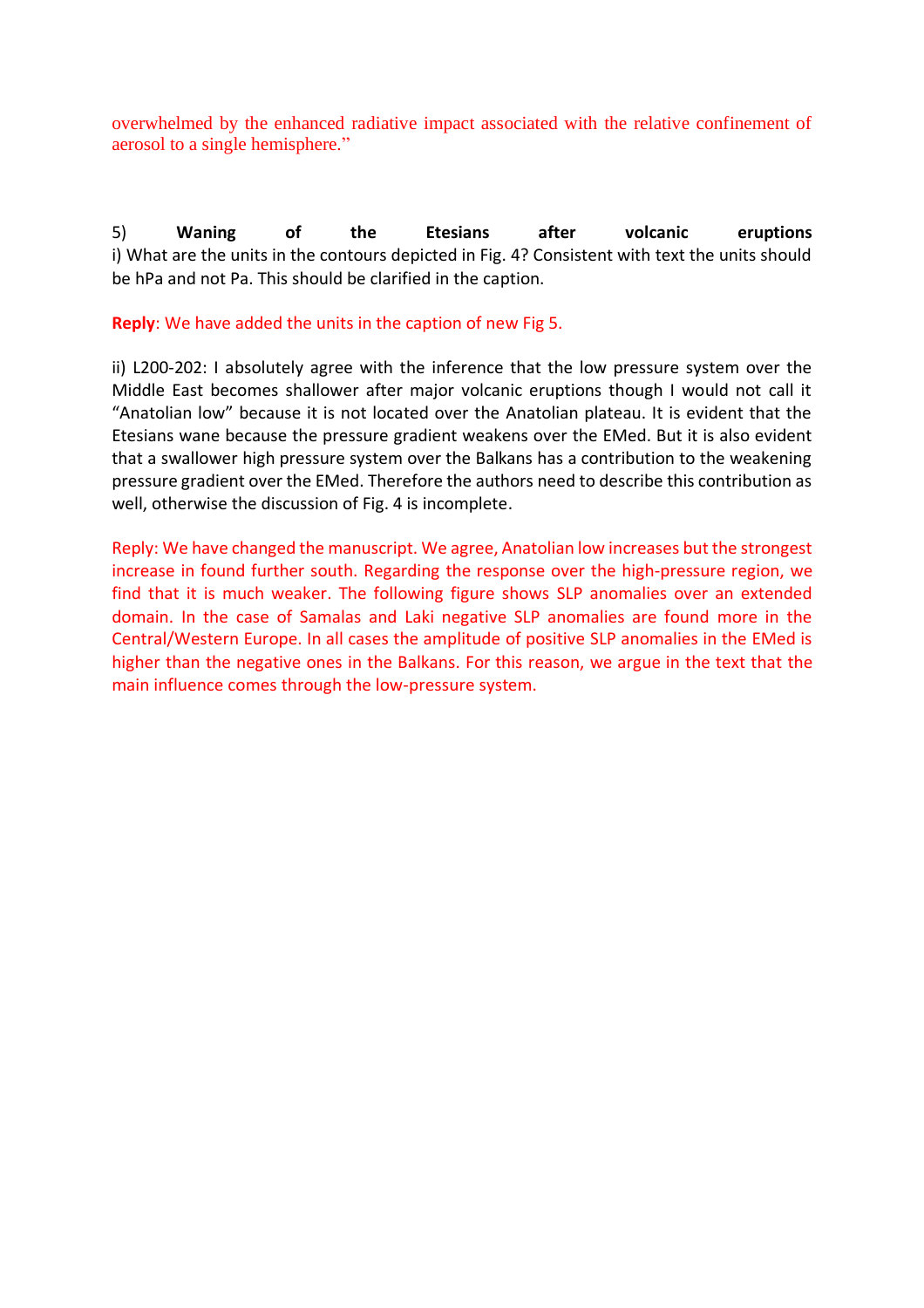

*Reply Fig. 4 Replication of the (new) figure 5 but only for SLP anomalies (Pa) and over an extended domain.*

iii) L203-205: north-east > northeasterly wind anomalies? I do not agree that the anomalous flow has the same direction over the Arabian Sea and the Bay of Bengal. In anything, in Fig. 4a, arrows are directed in opposite direction over these two regions.

# **Reply**: Changed. We agree with reviewer, and we kept just "Arabian Sea".

iv) L208-210: I do not see any anomalous northwesterly flow over the Arabian Sea in Fig. 4d. Interestingly, the anomalous flow is easterly in CESM-LME (Fig. 4d) but westerly in 20CR (Fig. 4e) over the Arabian Sea. Could the authors comment on this discrepancy?

**Reply**: It's difficult to interpret the response in 20CR and perhaps we shouldn't, because it's low significance. It looks as if there is a cyclonic circulation but a) it is much smaller and b) centered northward compared to CESM-LME. However, we think that this comment deserves a separate study.

# 6) **Waning of the monsoon-desert mechanism after volcanic eruptions**

i) L213-215 & Fig. 5: Contours and their units are not explained in the caption. Shades of blue in the contours appear to represent ascending motions and have negative values as expected (units Pa/s). But, unless I miss something, anomalies are expressed in units (-Pa/s), which is confusing.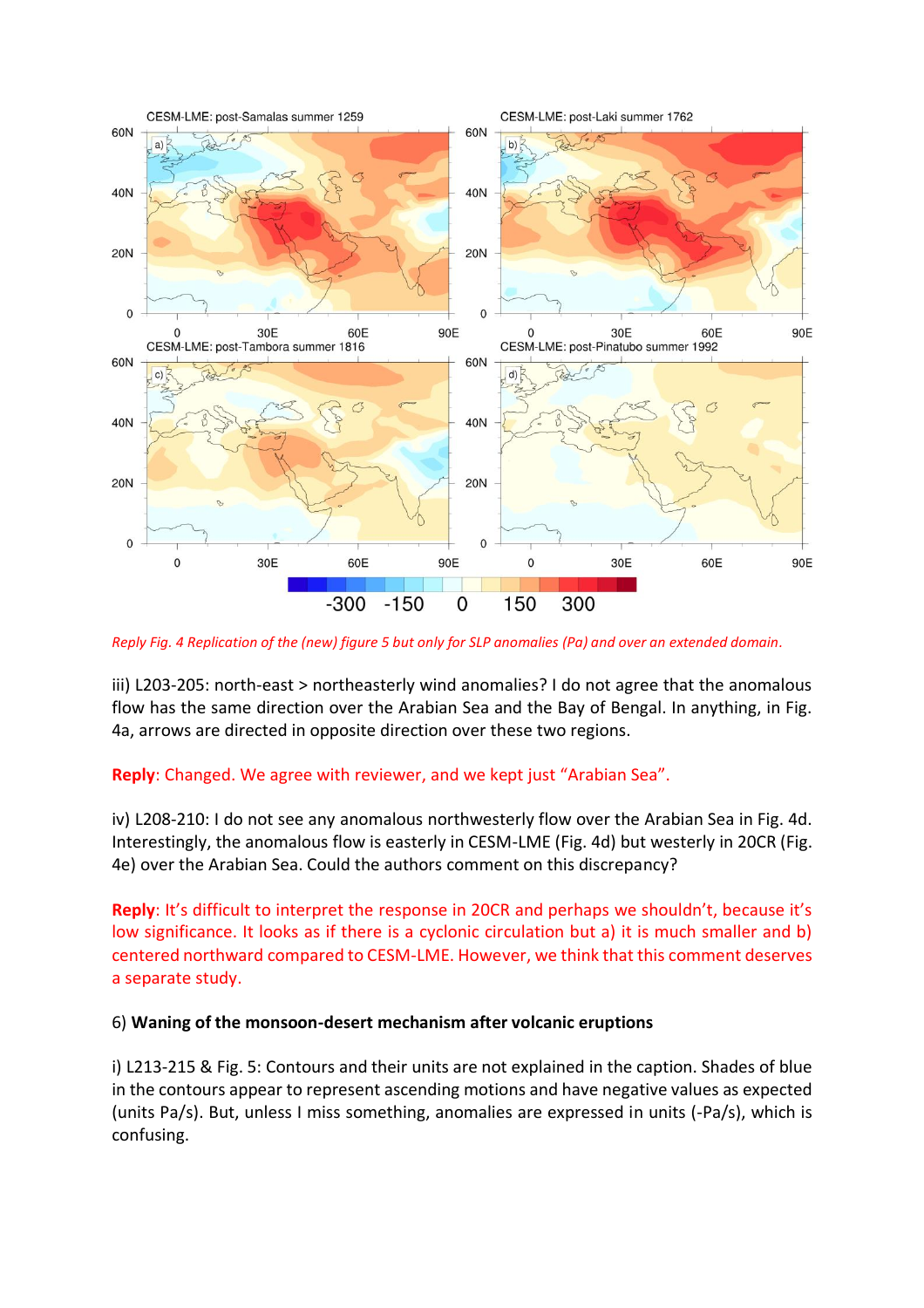**Reply**: This is the (new) Figure 6 now. The old units where Pa/s. We changed the units to - Pa/s, and for this reason the coloring is reversed now. We have also added the climatology for 20CR. We have also changed (new) Figure 7 to comply with the new units.

ii) L215-217: The monsoon desert mechanism is not thought (by the studies mentioned here) to represent a closed circulation or overturning circulation (Walker-type circulation) with ascending motions over south Asia and descending motions over the EMed. If anything, Rodwell and Hoskins (1996) and Tyrlis et al (2013) present evidence corroborating the notion that the monsoon induces a zonal asymmetry that interacts with the mid- latitude westerlies resulting in enhanced subsidence over the EMed. See for example the discussion in pgs 1396- 1397 in Rodwell and Hoskins (1996).

**Reply**. Thank you for this comment. We have deleted the part of the sentence about the closed circulation.

iii) L223-224: "as perhaps expected from the strongest decline in the Etesian winds". This inference is not clear to me. How is the decline in the Etesians related to the anomalies in ascent and descent over India and the EMed?

**Reply**: The descending in the EMed and the adiabatic heating is linked to Etesian winds which advent cool air as demonstrated by Tyrlis and Lelieveld (2013). So it's is likely that a strong anomaly in the descending could be associated with a strong reduction in Etesians. To simplify the manuscript, we deleted this sentence.

iv) L229-230: Actually there is no clear reduction of ascending motions over the "box region" in Fig. 5e. I can see a blue area over continental India & Bay of Bengal and a red area further to the south.

### **Reply**: The (new) Figure 6 has been recolored.

v) L237-241 & Fig. 6: Please consider carefully the description of units. In the caption units are referred to as (- Pa/s) while in the label of the horizontal axis as (Pa/s).

### **Reply**: Related to a previous comment. Units have been changed to -Pa/s.

vi) L234-234: "Moreover, we identify an almost linear relationship between changes in ISM strength and NED anomalies". I am looking for a punch line in this paragraph describing the results shown in Fig. 6. Is it that there is a linear relationship between ISM strength and NED anomalies or that stronger volcanic eruptions can produce a stronger decline in the frequency Etesians? To put in another way, Fig. 6 is composed of years when volcanic eruptions occurred and it does not describe the climatological strength of the monsoon-desert mechanism, as inferred by the above sentence.

## **Reply**: We have changed the units in ISM index to -Pa/s. We have also changed the text and extended the discussion.

7) L245-247: Here the authors infer that cooling over the EMed is due to reduced adiabatic heating. Although that someone would expect that a reduction in the subsidence over the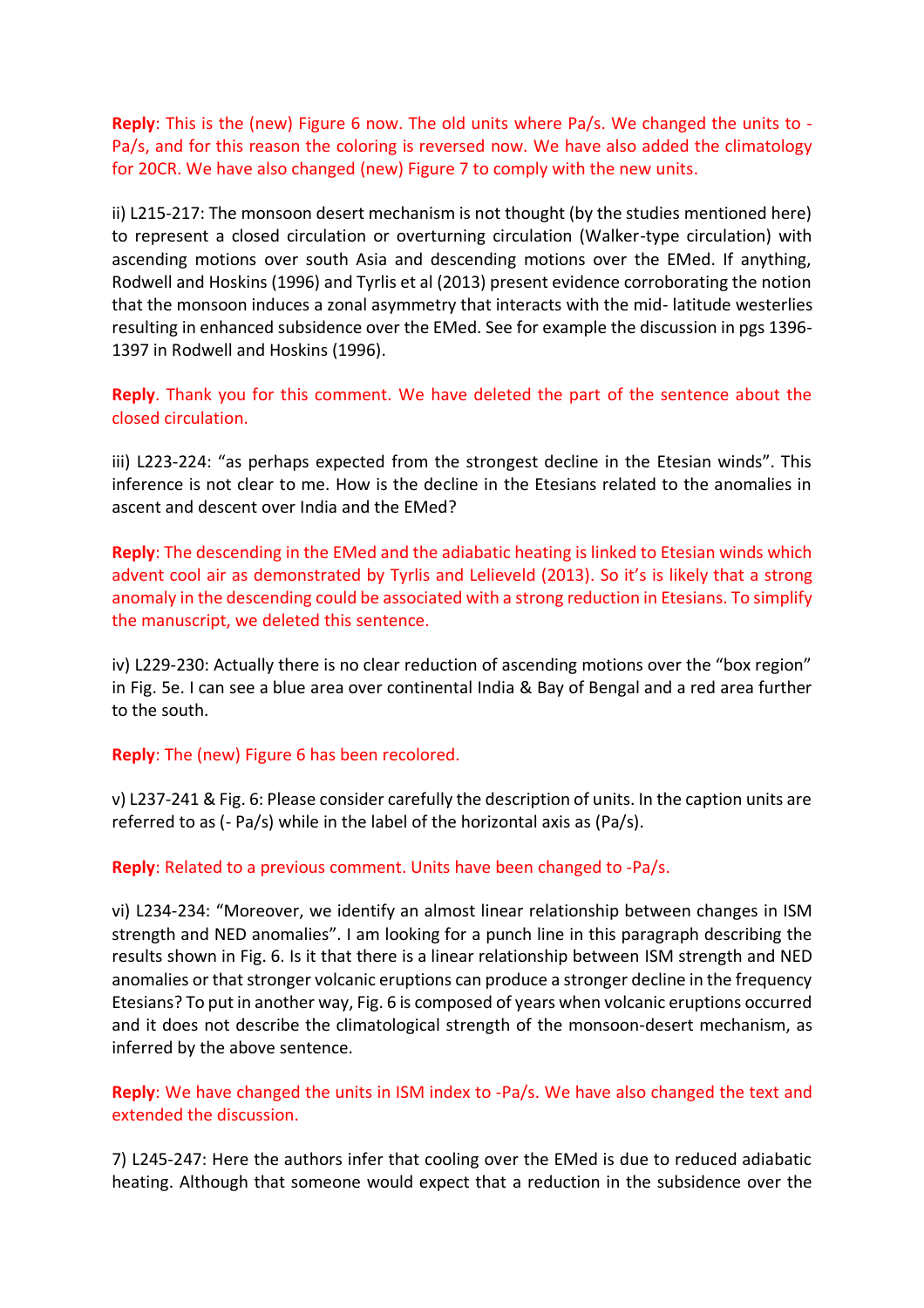region would lead to a reduction of the adiabatic warming, evidence about this is not provided in any of the figures. Interestingly, in the Introduction (L33-34), it is mentioned that the Etesians have a cooling effect over the EMed and someone could expect that their decline would be associated with surface warming and not surface cooling, as depicted in Fig. 4a-c. More detailed analysis is required before inferences, such as the above, are reached.

**Reply**: This is true. We don't give any metric for the heating because this would require an additional decomposition of the effects as in the work of Tyrlis and Lelieveld (2013), which is beyond the scope of this study. However, based on earlier work we provide a physical reasoning that explains the detected changes. Its correct that a decline of the Etesians should cause a warming and perhaps this explains the reduced cooling in the North Africa. However, we speculate that this effect is compensated by a direct volcanic cooling and a dynamical cooling from the reduced downwelling. The latter likely explains the amplified cooling in the EMed over land (Sup. Figure 3)

8) L251-253: I do not agree that volcanic eruptions have a trivial effect on SLP over the Balkans. Figs 4a-c suggest that negative SLP anomalies prevail over Europe and expand towards the Balkans. This anomaly contributes to the weakening of the pressure gradient over the EMed. Thus, the decline of the Etesians is not caused only because the thermal low over the Middle East becomes weaker.

9) L18-20, L72 & L279-280: Could the authors comment on the dynamics that cause the weakening of the "Anatolian low"? As mentioned above, it is evident from Figs 4a-c that actually the impact of the volcanic eruption is the appearance of a dipole of SLP, with negative SLP anomaly over Europe and positive SLP over the Middle East.

**Reply**: The last two comments are related. As we commented before, simulations show stronger SLP anomalies over the EMed than Balkan. Perhaps the positive SLP anomalies which seem to extend from the North Atlantic is related to the summertime NAO, but we think this mechanism might play some role in very strong eruptions, such as Samalas. In contrast, the SLP anomalies over the Central Europe and Balkans are trivial in the case of Tambora, and this leads us to argue about the importance of the positive SLP response over the EMed and Anatolian low

### **Minor comments**

L12-14: This is a long sentence and a bit difficult to understand, please rewrite.

**Reply**: Abstract has been changed.

L18: Late summer months?

**Reply**: Perhaps it is confusing. It is changed to "We provide model evidence for significant volcanic signatures, manifested as a robust reduction of the average wind speed and the total number of days with Etesian winds in July and August."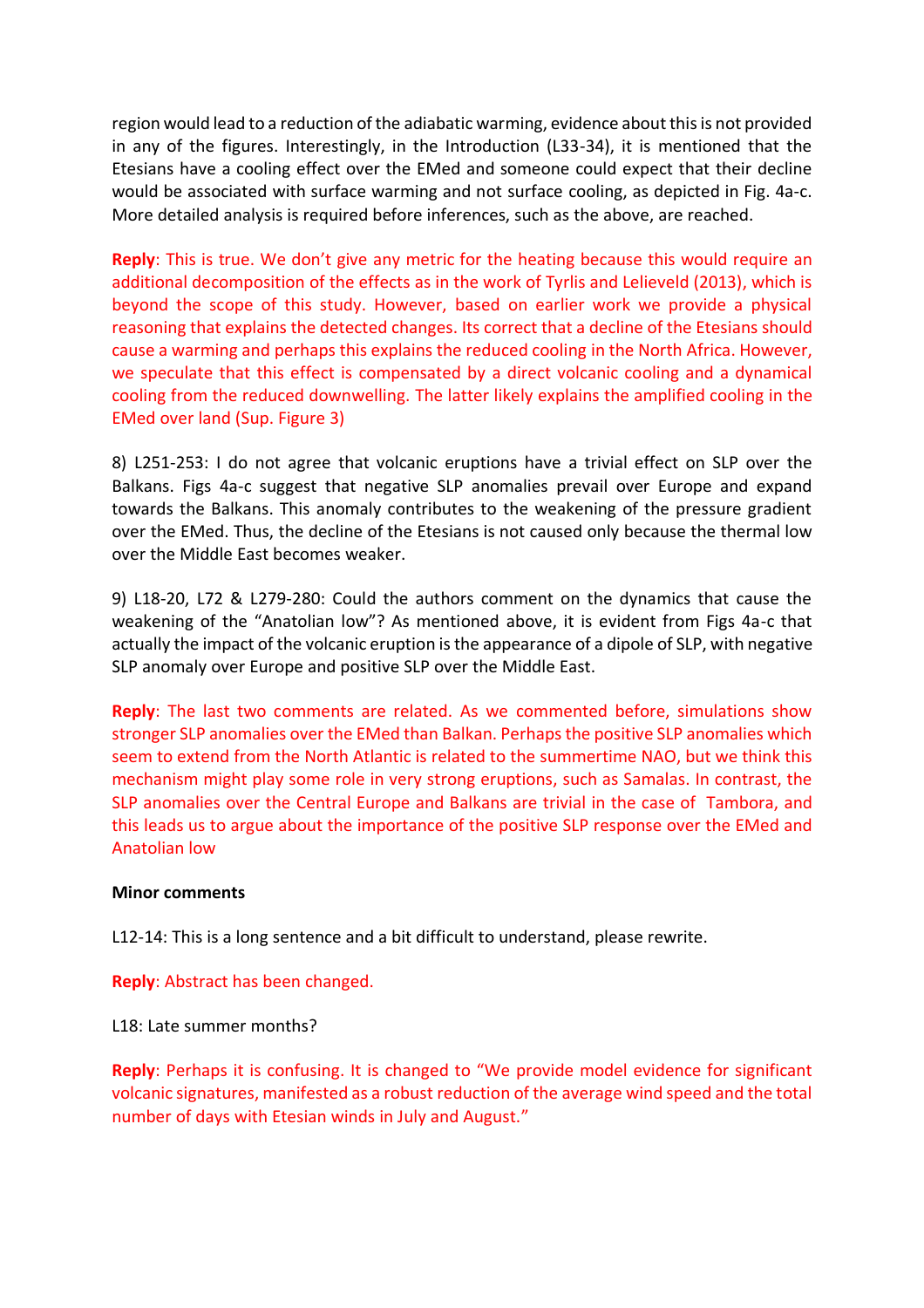L18-20: This is a long and complicated sentence. As mentioned above, I find it difficult to understand the dynamical link between the weakening of the monsoon-desert mechanism and the weakening of the Anatolian low.

## **Reply**: Changed

L26: What does "Balkan high" refer to?

**Reply**: It is changed to "*between the central Europe and the Balkans high pressure and the Anatolian low pressure systems*"

L27-29: Something is missing in this sentence. Please rephrase.

## **Reply**: Changed

L30: What do the authors mean by "as they are synchronized with the summer monsoon"? With the Indian summer monsoon?

**Reply**: We added the "Indian"

L30-31: What do the authors mean here by "synoptic system"?

**Reply**: Is related to the extent of the ' surface pressure gradient' in EMed

L32-33: It is not clear how the Etesians are "amplified by a large-scale subsidence established in summer months under the influence of the Indian and Asian summer monsoon". Please clarify.

**Reply**: Changed to "*This synoptic system and particularly the Anatolian low pressure system is frequently viewed as the westernmost extension of the Persian trough (e.g. Bollasina and Nigam 2011). Etesians advect cool air masses to the Aegean Sea and Levant to…*"

L37: "increased atmospheric blocking activity over Europe"

### **Reply:** Changed

L42-43: What do the authors imply by "vice versa"? I think that this sentence could be removed.

### **Reply**: 'vice versa' is removed

L75-77: This is a confusing sentence. Please rewrite.

**Reply**: changed to "We conclude by discussing the implications of our results for near-term prediction and decadal Etesian wind changes in a warming climate. "

L91: Does "1" correspond to a footnote?